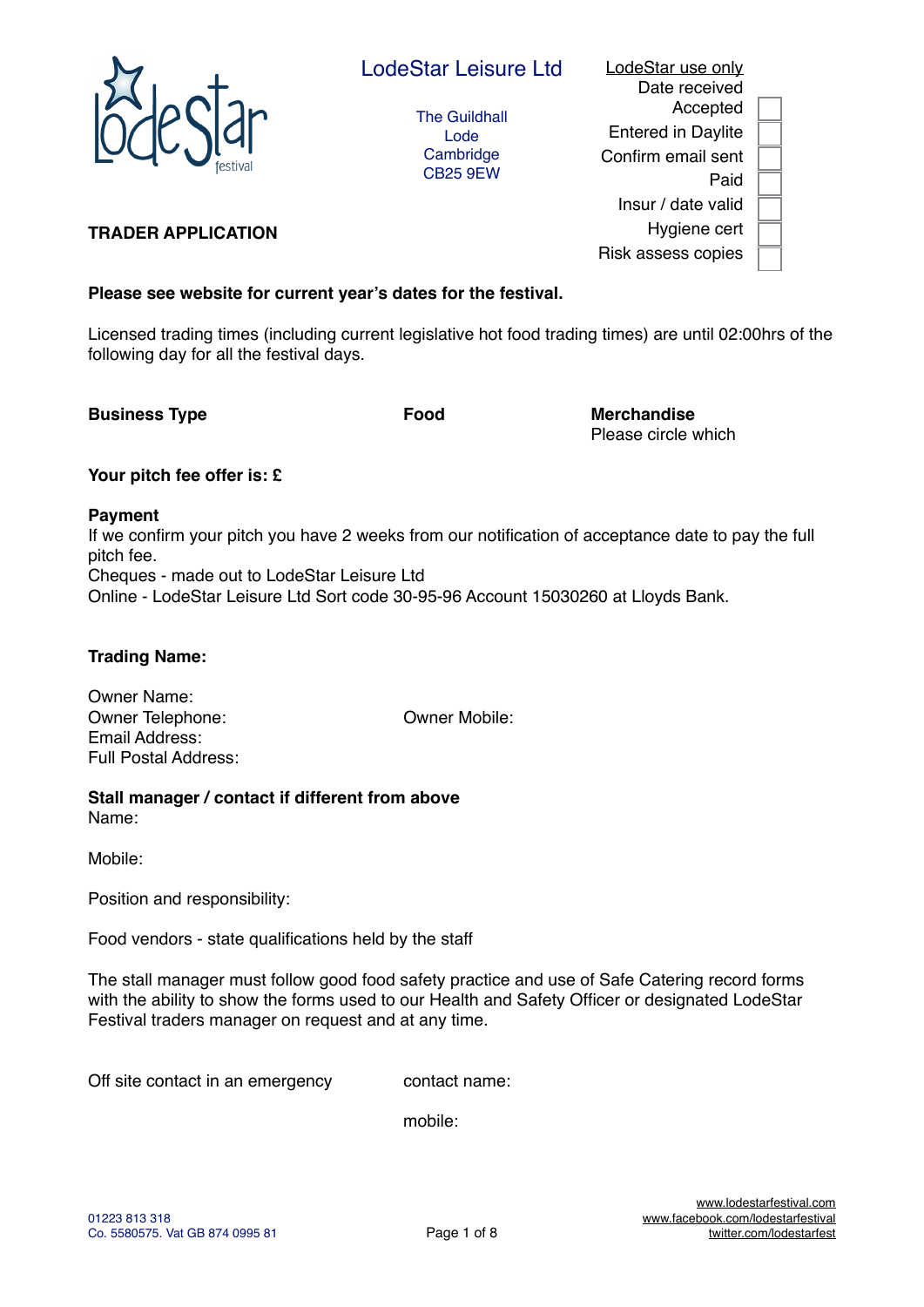# LodeStar Leisure Ltd



The Guildhall Lode **Cambridge** CB25 9EW

## **Background**

Briefly describe type of products, trading history, references, approach and values.

## **Photographs and marketing**

If your business is confirmed to attend then please send stall photos to add to our website.

### **Food traders**

Average number of people catered for per hour: Your stall open hours - From: To: (Please ensure you can provide food up to 3 hours from the end of the festival) Please include your Menu & Price list.

Council Environmental Health Office you are registered with. Council: Environmental Health Officer's (EHO) Name: Telephone number: Email address:

If applicable Trade Association name:

Membership number:

Cooker type i.e. electric, gas, wood burner: Please tick box to confirm you use a safety cage or suitable place to store gas bottles

## **Pitch Size and Costs:**

Units on pitch i.e. Trailer, marquee, counter, gazebo etc. (All types must be commercial grade and able to withstand reasonably strong winds)

Please indicate below the total area needed (we have plenty of space).

#### **Total Area Required : metres x metres**

**Include -** Stall, staff camping, work and preparation, parking, delivery vehicle /s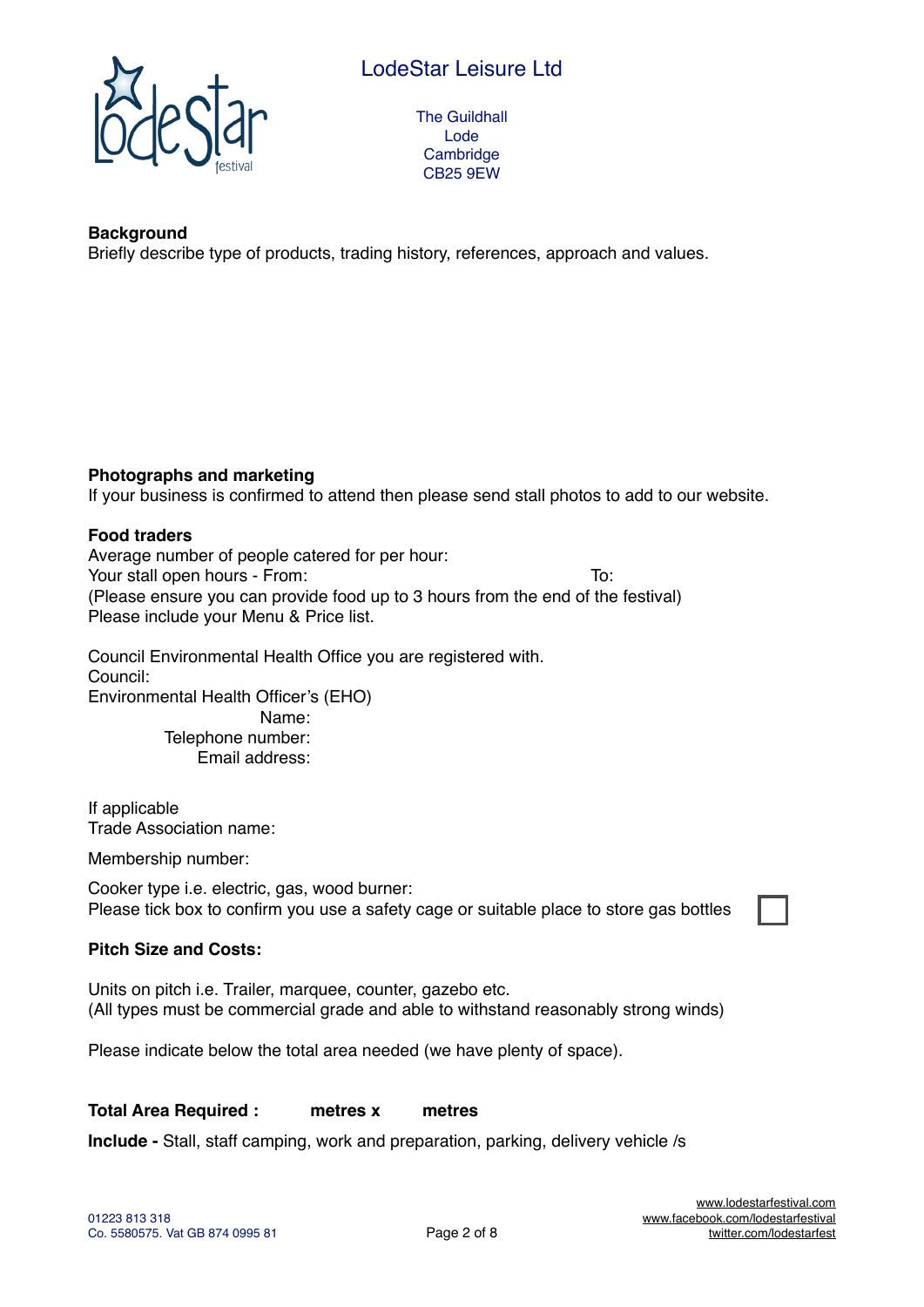

#### **Vehicles**

Please state number in each category on your area as well as deliveries.

Cars:

Vans:

Other:

Large commercials or HGV's:

Only allowed by prior agreement, please give likely vehicle movements and see General Terms and Conditions on further pages of this application.

#### **Accommodation type and number for stall staff**

Tents:

Caravans:

Other vehicles, describe type:

#### **Number of staff:**

Please be accurate and ensure all are working staff only for ID accreditation Number First Aid trained:

## **Paperwork**

Please send copies of all necessary and valid paperwork for your trade. If accepted you must carry originals on arrival for inspection and comply to all their standards otherwise you will not be allowed on-site and no refund will be given, this is your responsibility. It is taken that you will follow all Health and Safety Executive guidelines in your work.

- 1. Relevant hygiene certificates and accreditations
- 2. Insurance policy certificates
	- I. Product
	- II. Employer
	- III. Public Liability cover
- 3. Health and Safety Risk Assessment
- 4. Fire risk assessment showing fire extinguisher number, type and size
- 5. CP44 form Mobile Catering Vehicle / Trailer Safety Check Form (council may only accept 6 monthly ones, ask for advice)
- 6. Electrical Installation Certificate EIC.
- 7. Accident Reporting Policy to be followed.
- 8. Any other applicable information

i.e. quality assurance processes and management systems.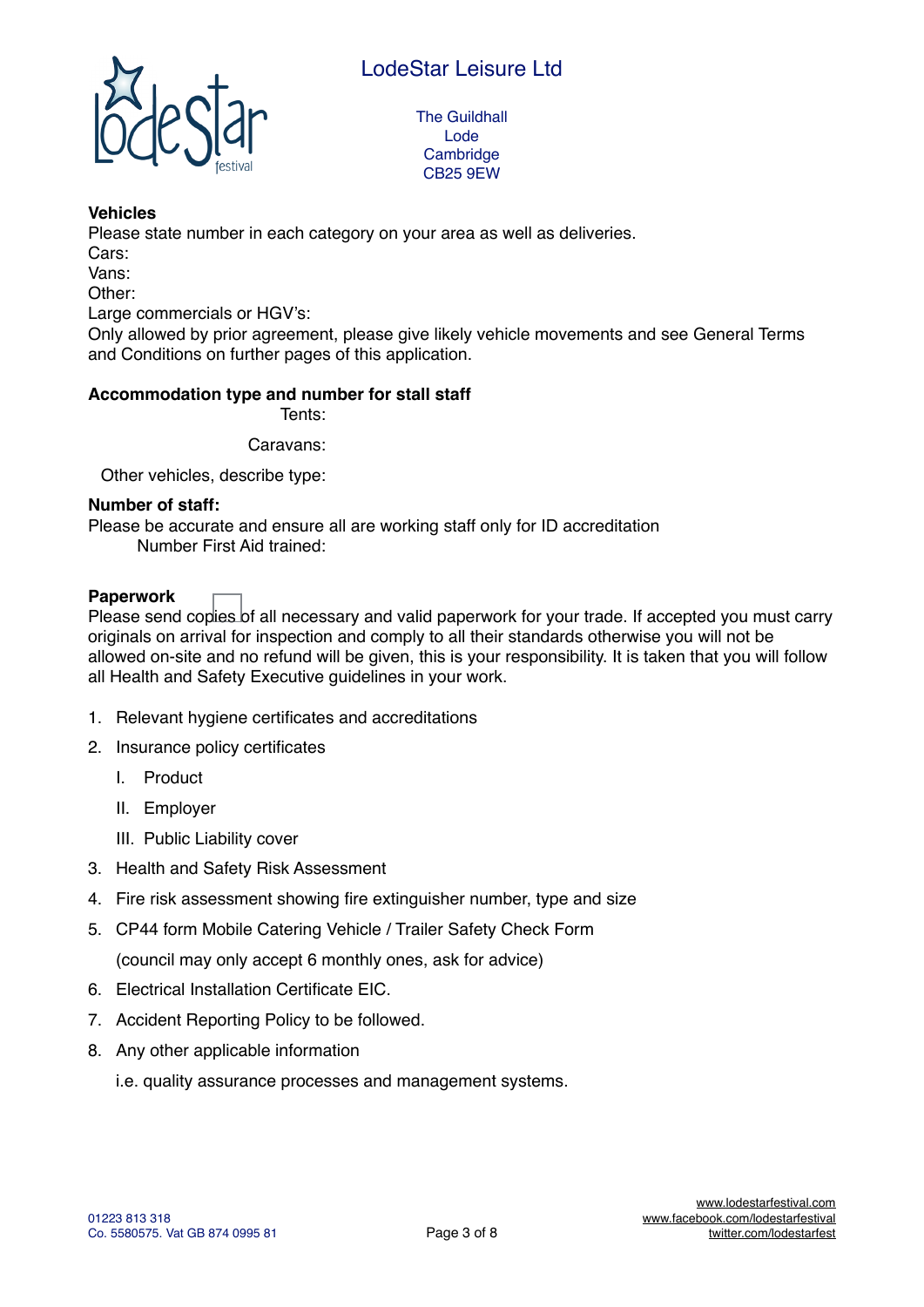

#### **Power Requirements.**

You must use LodeStar's site power, no own power generation is allowed. An extra cost may be charged if you require 32A or 3 phase.

kW's needed:

Number of 16 amp - blue round ceeform:

Number of 32 amp - yellow round ceeform:

It is assumed you will have lighting for your stall and work area.

#### **Portable Appliance Testing - PAT**

Your electrical equipment must be PAT tested with a current label displayed to certify the test.

#### **Marketing**

Please tick the box if you are willing (when other events allow) to display LodeStar printed material on your stall.

All material will be posted to you.

#### **Your declaration**

I (the trader) have read and understood the terms and conditions of this application and agree to abide by them if my application is accepted. Submitting this application form does not guarantee inclusion at the festival, only traders we have confirmed by email are valid.

I understand I will be required to pay in full with-in two weeks of my application confirmed.

Please ensure all information is provided in full.

Traders Signature: Date:

Print Name: Company Name: (if applicable)

### **Completed application**

Please email application to [events@lodestarfestival.com](mailto:events@lodestarfestival.com)

OR

Post to

Trader Applications, LodeStar Festival, The Guildhall, Lode, Cambridge, CB25 9EW.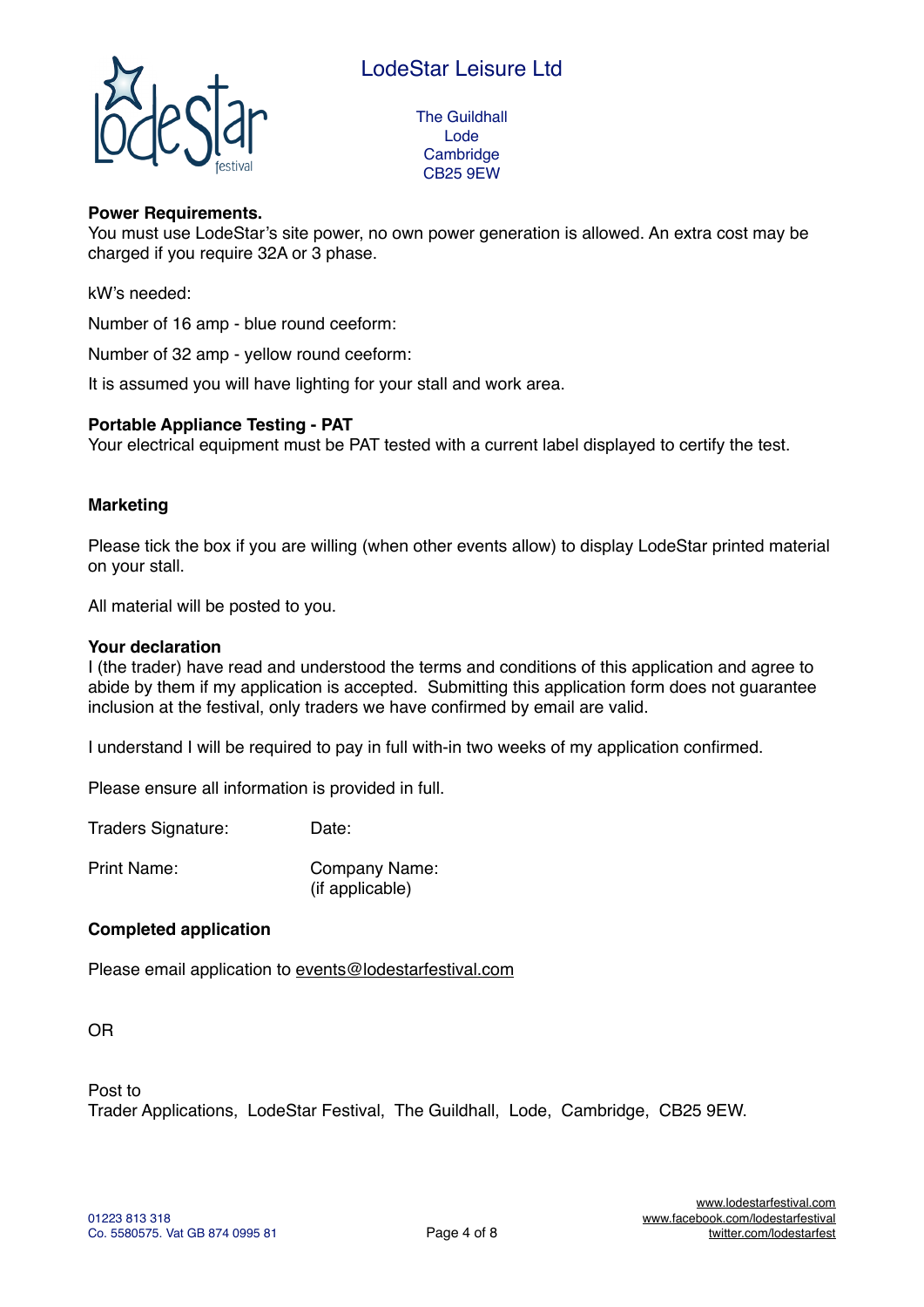

## **For your records and notes before you attend and whilst trading at LodeStar!**

Please ensure staff managers have a copy and staff have read these notes

## **General Terms and Conditions**

The site offered is pitch with electric & water.

Traders are not permitted to use their own generators.

No GLASS items to be served.

No pets or animals on site.

No alcohol or cigarettes to be served or sold.

LodeStar may not supply tables, chairs or any other equipment.

Food stalls must be open for service during the licensing hours and provide food for the whole festival period.

Final layout of the stalls will be at LodeStar's discretion.

The stall operator is responsible for security and all liability of their pitch.

LodeStar SIA security staff will be onsite 24 hours.

No potentially offensive items to be sold.

No permanent tattooing or skin piercing services to be offered.

No flammable items including 'fire toys', fireworks, flying lanterns and candles to be sold.

No gas Co2, helium cartridges or 'legal herbs and substances'.

No overhanging top poles and goods likely to be dangerous.

No smoking.

No broadcasting of visual images without prior agreement with the festival management. No music, PA system or other potential noise source.

Bad language or verbal, physical abuse of any nature will not be tolerated at LodeStar, perpetrators will be escorted from the site without a refund.

Cash handling and security is the responsibility of each trader.

All fuels and gas cylinders to be stored safely following fire safety guidelines and not in public areas.

#### **General Health and Safety**

LodeStar's H&S officer has the final say if a discrepancy occurs.

#### **First Aid**

Seek immediate help from the festival medical team and isolate any bleeding or contaminated food.

#### **Allergy Awareness**

Please display all food recipe contents for people to check their given allergy.

Full records of wholesale suppliers including purchase date and use by dates of products must be kept and shown on request to Lodestar Leisure Ltd or any responsible authority.

#### **Waste & the Environment**

Lodestar encourages recycling and responsible waste disposal. NO FLUIDS ARE ALLOWED TO BE DISPOSED OF ON THE LAND. Please use the holding tanks provided nearby.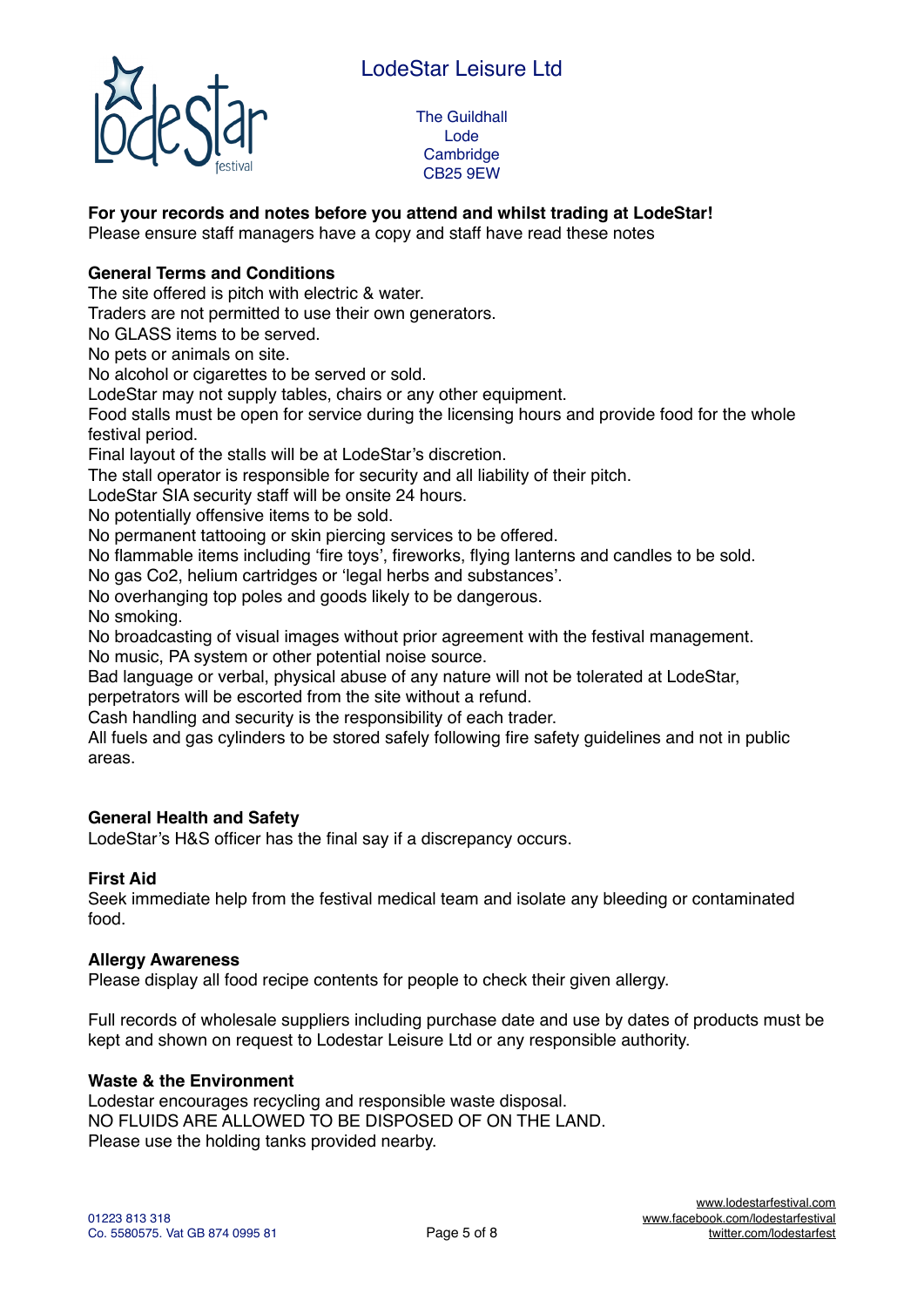

## **LodeStar Festival Location**

Find us on Google Maps - LodeStar Festival

Traffic signage is in place from the A14, Cambridge turn off at Stow Cum Quy. Travel through Stow cum Quy, 1 mile turn left into Lode.

#### **Arrival**

All traders vehicles MUST STOP at the entrance and await directions, if you drive across the fields without permission you are likely to be asked to leave with no recourse or refund.

Please observe a safe and sensible driving speed at all times and showing consideration for local traffic and residents.

Please tell security /car park attendants you are a trader, they will then direct you to the Traders manager or HQ.

The trader manager or HQ will check you in and if all requirements are in order they will escort you to your pitch.

Access to the site will be from two days before the festival from 09:30hrs to 20:00hrs and not before, unless previously agreed with LodeStar.

No site access allowed after 20:00hrs on the day before the festival.

Supply vehicle movement times are from 06:00hrs to 09:30hrs daily.

ALL moving vehicles must be guided by LodeStar stewards.

## **Parking**

Maximum of two vehicles allowed on site (unless a prior arrangement is agreed prior to the festival).

All other stall vehicles are offered free car parking in its designated vendor parking area (note this is strictly for staff only).

LodeStar accepts no liability for loss of or damage to vehicles or other property on the Festival site.

## **Accommodation**

Camping/sleep-in vehicles may be used in the area provided behind your pitch (note this is strictly applicable to staff only).

Please observe safe distances between catering trailer and sleeping area for fire safety.

Camping is not permitted outside the space booked without written permission from LodeStar's site manager.

## **Exiting**

Please contact the Trader Manager or HQ before leaving LodeStar. **ALL** moving vehicles must be guided by site staff.

Packing down and leaving the site will be from curfew Sunday at 11pm or on the Monday following the festival from 10:30am depending on level of festival-goer traffic. The site must be cleared by 4pm Monday.

#### **Cancellation Policy**

If you cancel your pitch after confirmation & payment has been processed, any refund will be at the discretion of LodeStar.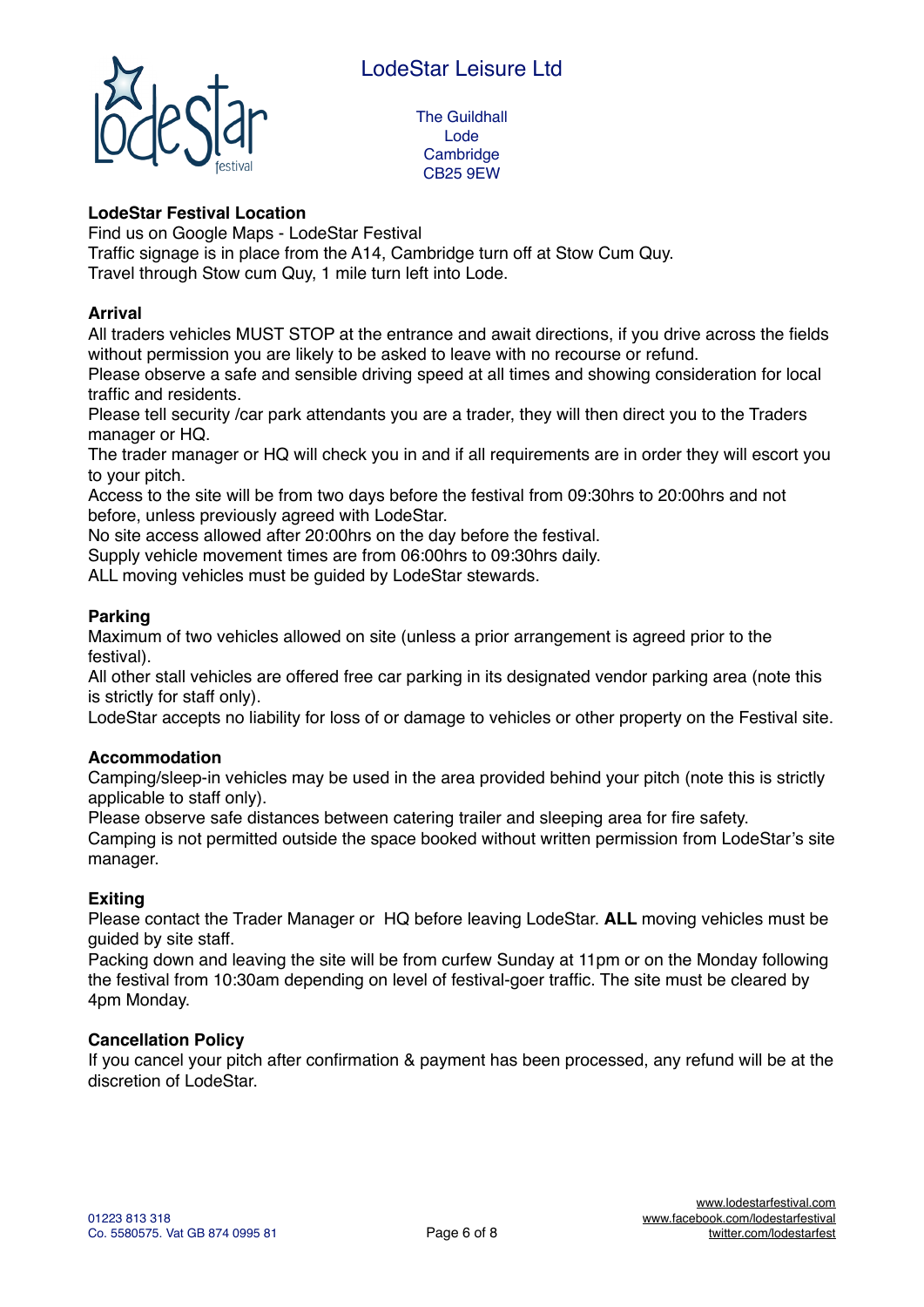

## **Food Traders - Caterers**

Hazard Analysis and Critical Control Points (HACCP)

A daily recording diary to note; Fridge temperatures. Freezer temperatures Food temperatures The cleaning schedule used on the day A laminated cleaning schedule to be kept in each food preparation area Health & Safety Policy document Health & Safety Risk assessment A flow diagram of the food through the business on a step by step basis for each of the types of food that are prepared A risk assessment for each of the above steps Customer complaint register Supplier Complaint register Pest control register Training register Accident and sickness register Driver record Vehicle records A code of practice Cleaning procedure and recording

## **NO Alcohol is allowed to be sold or given freely to festival-goers.**

Under the **Licensing Act 2003** ("the Act"), the supply of alcohol, the provision of regulated entertainment and the provision of late night refreshment can all be carried on under one authorisation.

For the purposes of the Act, the provision of late night refreshment means the supply of hot food or hot drink to the public, for consumption on or off the premises, between 11pm and 5am or the supply of hot food or hot drink to any persons between those hours on or from premises to which the public has access.

Food or drink is "hot" for the purposes of the Act if it is heated on the premises or elsewhere before it is supplied for the purpose of enabling it to be consumed at above ambient air temperature, or if it may be heated on the premises for this purpose after it is supplied.

The Act provides for a number of supplies to be exempt supplies which will not constitute the provision of late night refreshment. Examples are the provision of hot drink by vending machines in certain circumstances; where the hot food or hot drink is supplied free of charge; or where it is supplied by a registered charity

The information contained in this pack is subject to constant updating and amendment in the future and is necessarily selective. It does not purport to contain all of the information which a trader may require. While LodeStar has taken all reasonable steps to ensure, as at the date of this document, that the facts are true and accurate in all material respects, LodeStar does not make any representation or warranty as to the accuracy or completeness or otherwise, or the reasonableness of any assumptions on which this document may be based. LodeStar accepts no liability to caterers whatsoever and however arising and whether resulting from the use of this document or any omissions from or deficiencies in this document